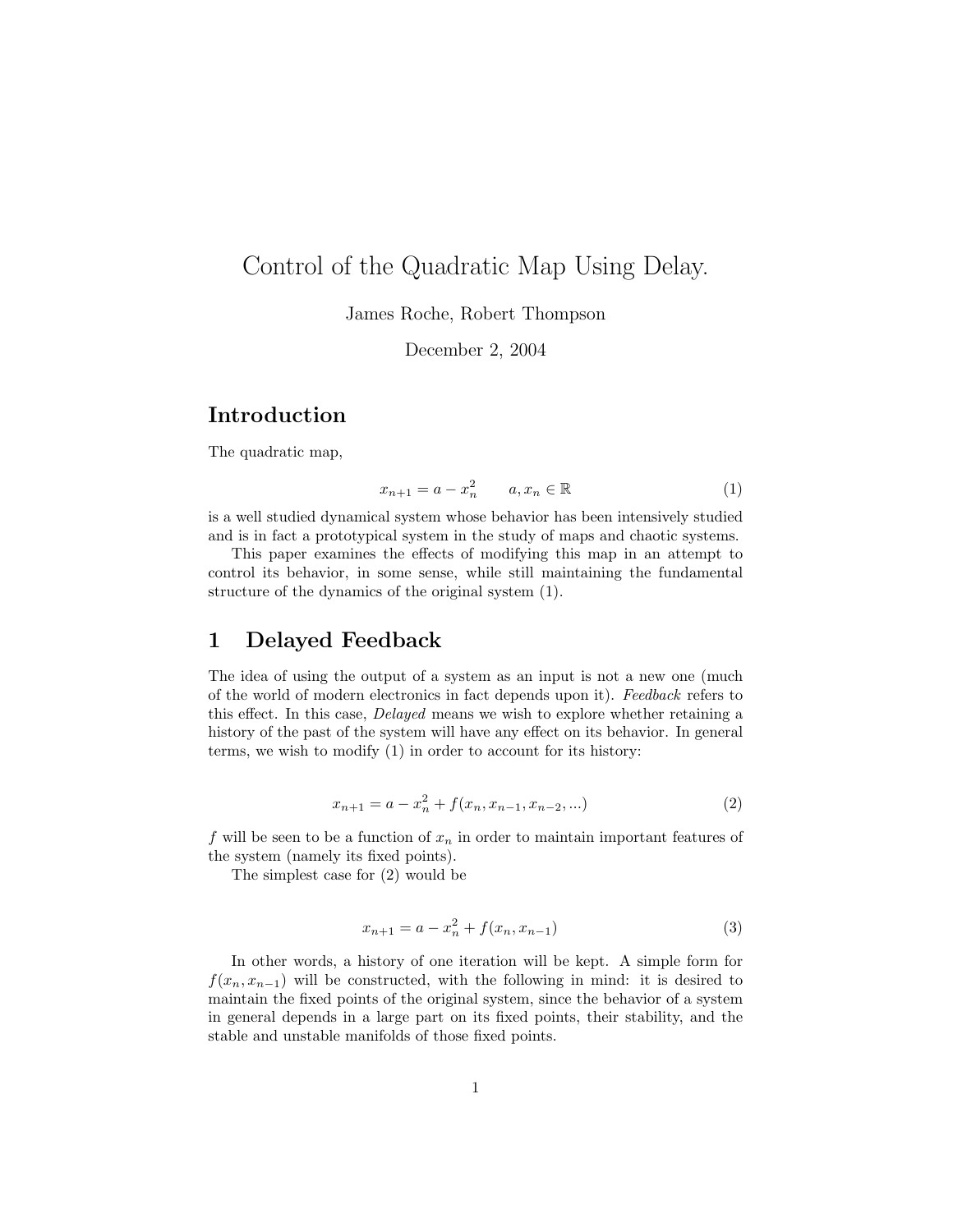"Maintain the fixed points of the original system" means that (3) should equal (1) at a fixed point. This means that at a fixed point, it is desirable that  $f(x_n, x_{n-1}) = 0$ . Since  $x_{n-1} = x_n$  at a fixed point, one way to do this is for f to have a factor of  $x - x_{n-1}$ . We choose f proportional to this factor:

$$
f = b(x_n - x_{n-1}) \qquad b \in \mathbb{R} \tag{4}
$$

so that

$$
x_{n+1} = a - x_n^2 + b(x_n - x_{n-1})
$$
\n(5)

In order to perform analysis on this system (5), it is convenient to introduce a new variable  $y_n = x_{n-1}$ . Then  $y_{n+1} = x_n$ . (5) can be rewritten as a two dimensional system

$$
\left(\begin{array}{c} x_{n+1} \\ y_{n+1} \end{array}\right) = \left(\begin{array}{c} a - x_n^2 + b(x_n - y_n) \\ x_n \end{array}\right) \tag{6}
$$

### 2 Analysis

### 2.1 Fixed Points

It has already been shown that (6) was constructed so that it retains the fixed (period 1) points of the original system (1). Examining that equation, setting  $x_{n+1} = x_n$  yields an equation for the fixed points

$$
x = \frac{-1 \pm \sqrt{1 + 4a}}{2} \tag{7}
$$

The stability of these fixed points can be determined in general by calculating the Jacobian of  $(6)$  and evaluating it at the fixed points<sup>1</sup>.

The Jacobian of (6) is

$$
A = \begin{pmatrix} -2x + b & -b \\ 1 & 0 \end{pmatrix} \tag{8}
$$

The eigenvalues of (8) are given by

$$
\lambda = \frac{(2x - b) \pm \sqrt{(-2x + b)^2 - 4b}}{2} \tag{9}
$$

<sup>&</sup>lt;sup>1</sup>Recall that, for the one dimensional case, one essentially approximates  $x_{n+1} = f(x_n)$  by a linear transformation  $x_{n+1} = A(x_n)x_n$ , and then eigenvalues  $\lambda$  of  $A(x_0)$  are sought at the fixed points  $x_0$ , and it is assumed that the behavior nearby the fixed points will be dominated by these eigenvalues, so that  $x_{n+1} = \lambda x_n$ . The values of  $\lambda$  will then determine the stability of the fixed points, i.e. whether  $x_n$  increases when near the fixed point  $(\lambda > 1)$ , or whether it decreases  $(\lambda < 1)$ .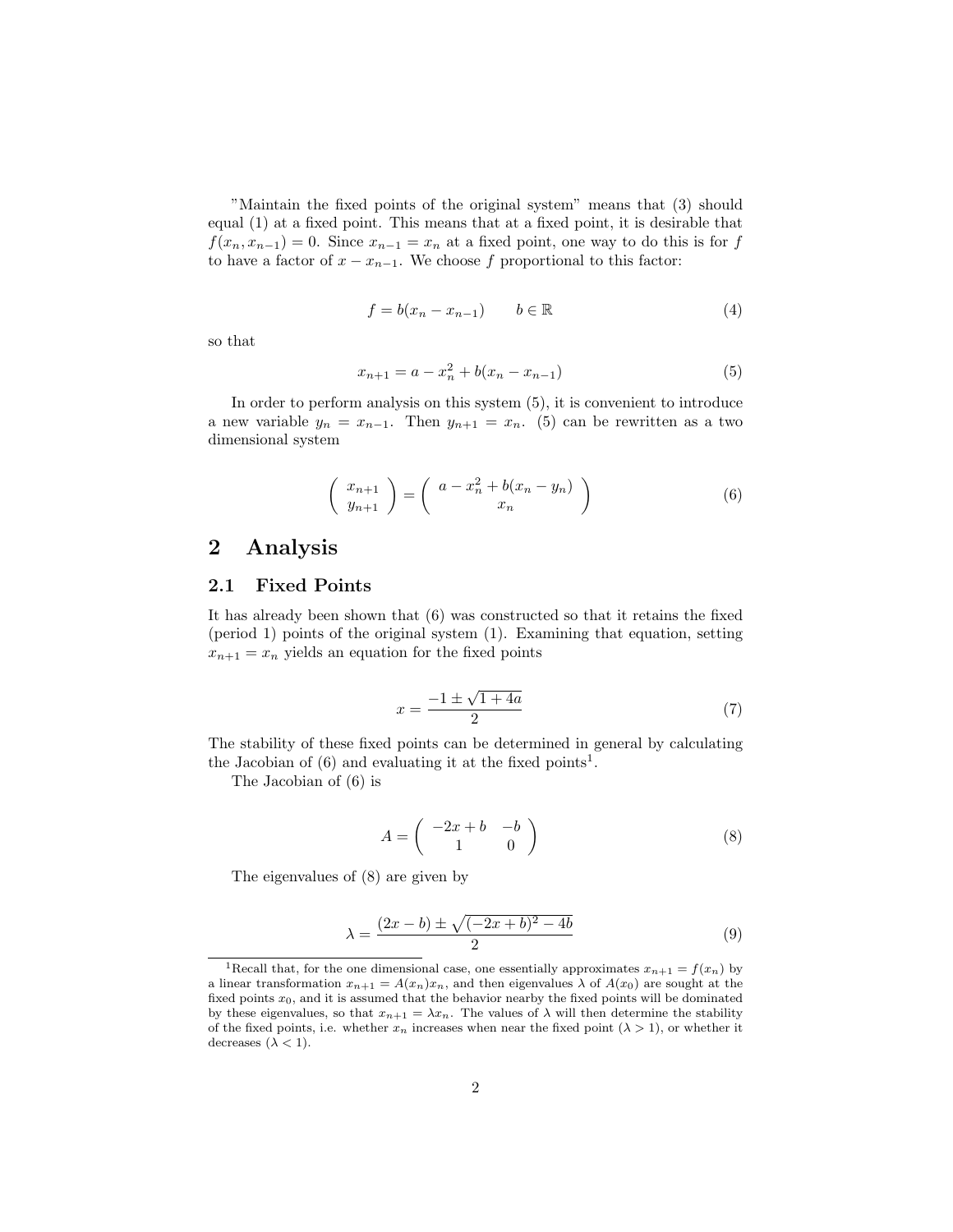In the original system (1) there exists one eigenvalue  $\lambda_o = -2x$ . Substituting the values for the fixed points (7) it can be seen that one fixed point will always be unstable, while the other will change stability from stable to unstable when  $a = \frac{3}{4}$ . It will be shown later that a bifurcation occurs at this point as well.

One question to explore is whether the addition of feedback will affect where this change occurs, and if so whether it serves to "control" the system and inhibit the onset of this change in stability and its corresponding bifurcation.

In this analysis we will assume that  $b < 1$ . By examing (6) it can be seen that this means that the feedback is not "amplified", that is, what is fed into the system from the previous time step will be reduced in magnitude.

The determinant of the Jacobian  $(8)$  is b. The product of the eigenvalues will thus also equal b. The change in stability discussed above occurs when  $|\lambda| = 1$ .

#### 2.1.1 Eigenvalues

Since the product of the eigenvalues of a fixed point equals  $b < 1$ , the eigenvalues must be real when one of them "crosses" from  $|\lambda| < 1$  to  $|\lambda| > 1$ .

So we wish to examine what happens when  $|\lambda| = 1$ . There are two cases since  $\lambda$  is real:  $\lambda = 1$  and  $\lambda = -1$ .

#### 2.1.2  $\lambda = -1$

Assume  $\lambda = -1$ . Solving (9) for x yields

$$
x = -\frac{1}{2} \tag{10}
$$

In other words, using (7), the fixed point changes stability when  $a = -\frac{1}{4}$ . It can be seen from 7 that this is in fact the point at which the fixed points come into existence. Figure 1 is a bifurcation diagram of this system, plotting the stable fixed points of the system versus a. The emergence of fixed points and changes in their stability is discussed in terms of increasing the parameter a.

To examine the stability of the fixed points which emerge here, consider the system (1) without delay. We know that

$$
\lambda = -2x = -1 \pm \sqrt{1+4a} \tag{11}
$$

Once the points are born, it can be seen from (7) that one fixed point will increase in magnitude as a increases, and the other point will decrease. For the point that increases in magnitude, (11) shows that its eigenvalue will be of magnitude less than 1 thus this point will be stable. For the other point,  $\lambda$  will become increasingly large in magnitude, thus this point will remain unstable.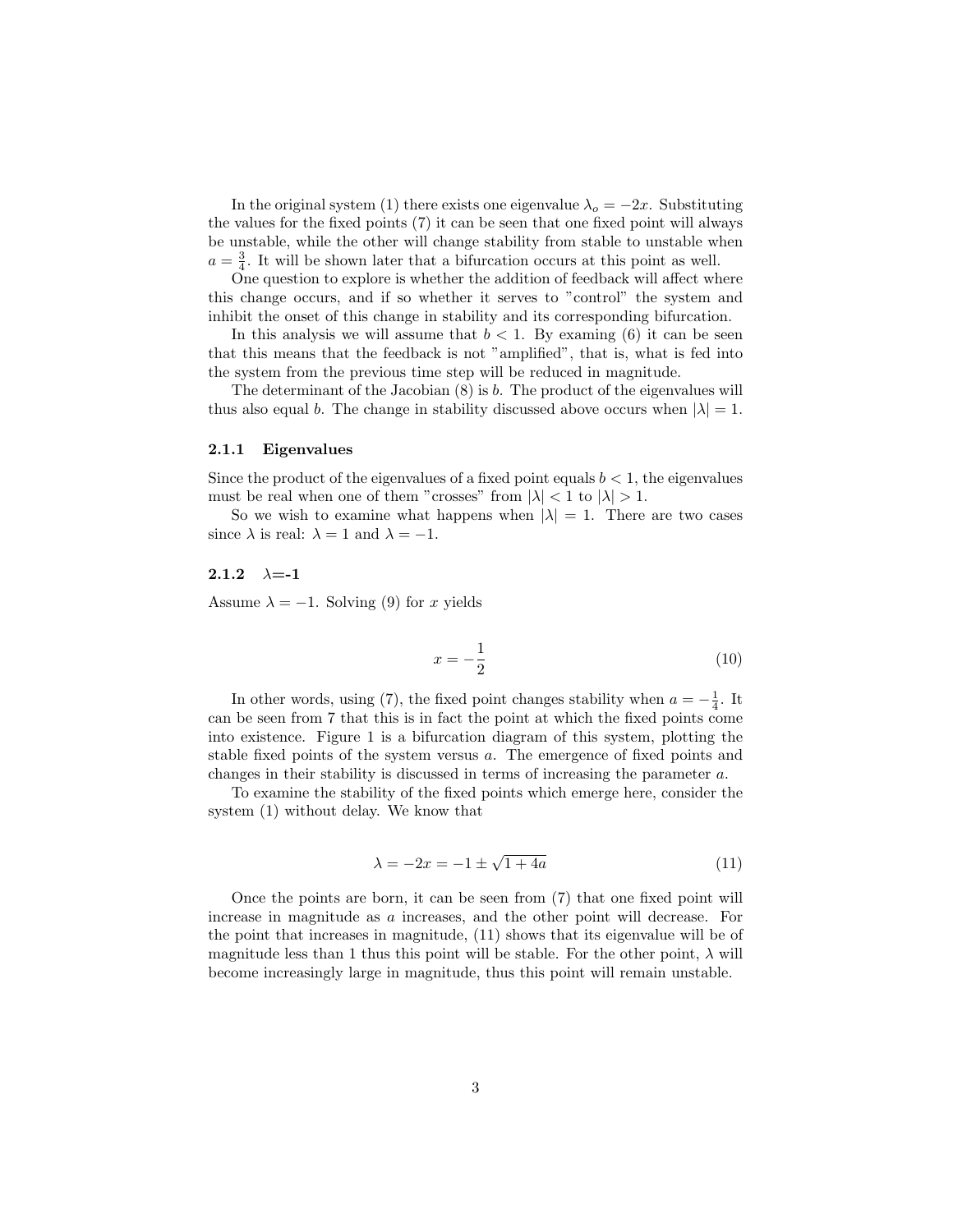#### **2.1.3**  $\lambda = 1$

When  $\lambda = 1$ , a period doubling bifurcation occurs, and periodic points will emerge as seen in Figure 1.

$$
x_{n+1} = \lambda x_n \tag{12}
$$

near the fixed point.

For this case, solving (9) for x yields

$$
x = b + \frac{1}{2} \tag{13}
$$

So it can be seen that the value for  $x$  at which this change in stability occurs can be "pushed off" simply by increasing b. This can be seen in comparing Figure 2 to Figure 1. In Figure 2, the addition of the b term has necessitated a larger value of a in order for the onset of the period doubling bifurcation.

#### 2.2 Periodic points

Now we will investigate the existance and behavior of period two points.

In order to investigate the behavior of period 2 points, it is neccessary to create a new map based on the original equation (5).

For a period two point,

$$
x_n = x_{n+2} = a - x_{n+1}^2 + b(x_{n+1} - y_{n+1})
$$
\n(14)

$$
y_n = y_{n+2} = x_{n+1} \tag{15}
$$

where  $x_{n+1}$  and  $y_{n+1}$  are given by (6).

Plugging these in and dropping subscripts yields the equations to be satisfied at a period 2 point:

$$
x = a - (a - x2 + b(x - y))2 + b(a - x2 + b(x - y) - x)
$$
 (16)

$$
y = a - x^2 + b(x - y) \tag{17}
$$

Plugging  $(17)$  into  $(16)$  yields an equation which is quartic in x. However, this expression can be simplified since it is known that a period 1 point will also solve this equation. In other words, this equation will be of the form

$$
f(x) = 0\tag{18}
$$

and  $f$  can be separated into a factor which represents period 1 points and a factor which represents period 2 points. Doing so yields the following expression for the period 2 points: